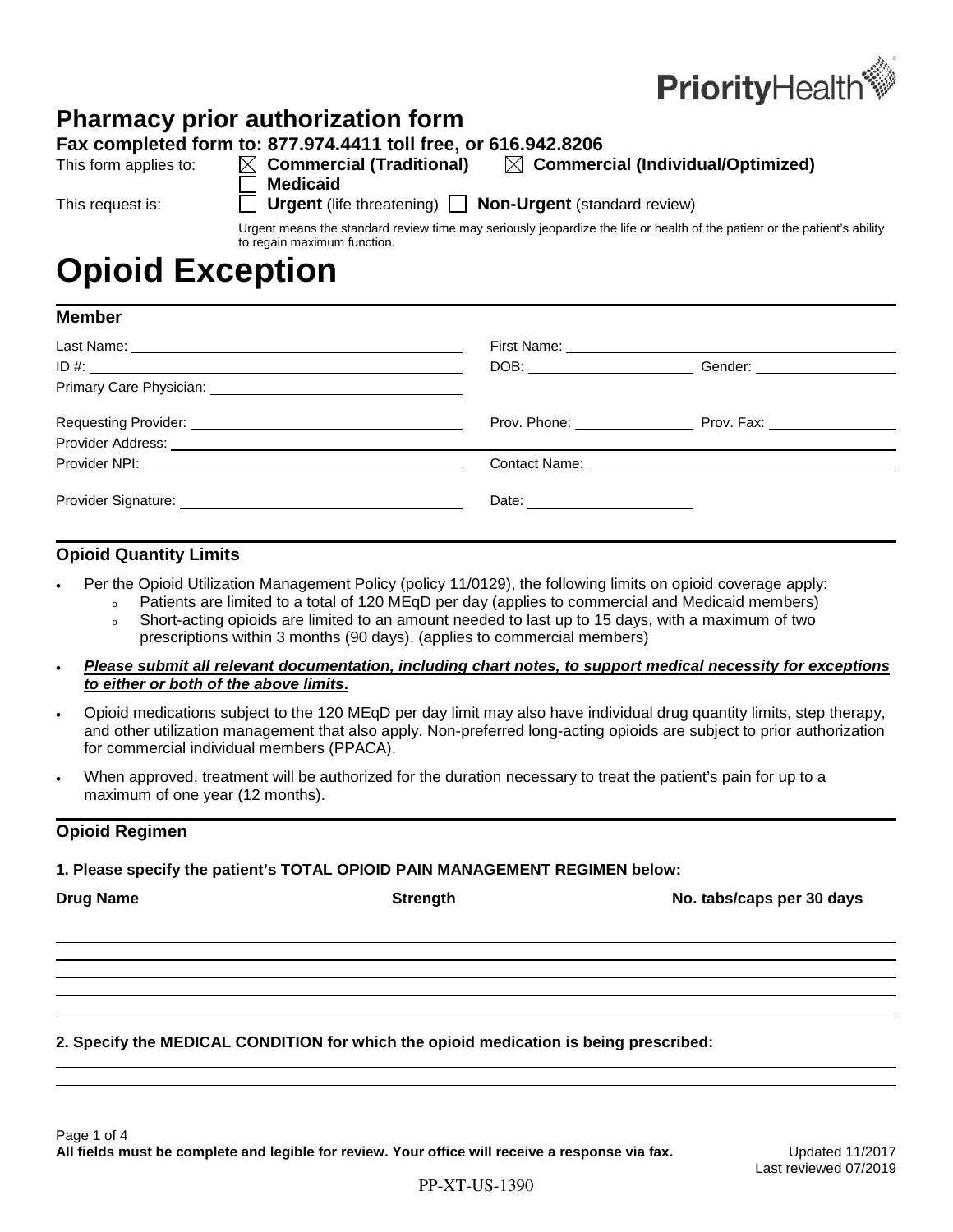

### **Is the medical condition ACUTE or CHRONIC?**

- Acute (pain resulting from a recent event such as a surgical procedure or injury/trauma)
- Chronic (pain lasting more than 90 days)

### **FOR ACUTE or POST-OPERATIVE PAIN**

- 1. When did the acute pain episode or procedure occur?
- 2. What non-drug therapies is the patient currently receiving? a. If not currently receiving any non-RX therapy, list rationale:
- 3. What non-opioid therapies is the patient currently receiving? a. If not currently receiving any non-opioid therapy, list rationale
- 4. What is the minimum duration the opioid is needed?
- 5. What are the tapering instructions for the opioid pain medication?

### **FOR CHRONIC PAIN**

*Documentation of the required criteria (i.e. medical records, etc.) must be submitted to Priority Health with this request form.*

#### **For MEqD per day GREATER than 50, patient must meet all of the following:**

| $\Box$ An opioid treatment agreement is in place                                                                                                                                                                                          |  |
|-------------------------------------------------------------------------------------------------------------------------------------------------------------------------------------------------------------------------------------------|--|
| Member has a diagnosis of chronic pain due to a documented medical condition                                                                                                                                                              |  |
| $\Box$ A dose taper or taper attempt is documented or valid clinical rationale as to why taper has not been attempted                                                                                                                     |  |
| Member's pain management and function are routinely evaluated using validated tools (e.g. Pain, Enjoyment of<br>Life, General Activity (PEG) Assessment Scale) at follow-up visits and show sustained improvement                         |  |
| $\Box$ Non-drug therapy has been tried in the last 18 months or is contraindicated                                                                                                                                                        |  |
| $\Box$ Non-opioid medications are being used concurrently (unless contraindicated) to reduce total opioid use                                                                                                                             |  |
| Documentation to support clinical appropriateness and safety when concurrently using benzodiazepines, sedative-<br>hypnotics, barbiturates, or other medications that may be harmful when used in combination with opioid<br>medications. |  |
| Member has been educated on naloxone                                                                                                                                                                                                      |  |
| The following are not required, but are considered best practices for all members:<br>Member is being managed by or in consultation with a pain specialist                                                                                |  |

- Routine urine drug screens are completed at least annually
- Member's MAPS report has been reviewed prior to prescribing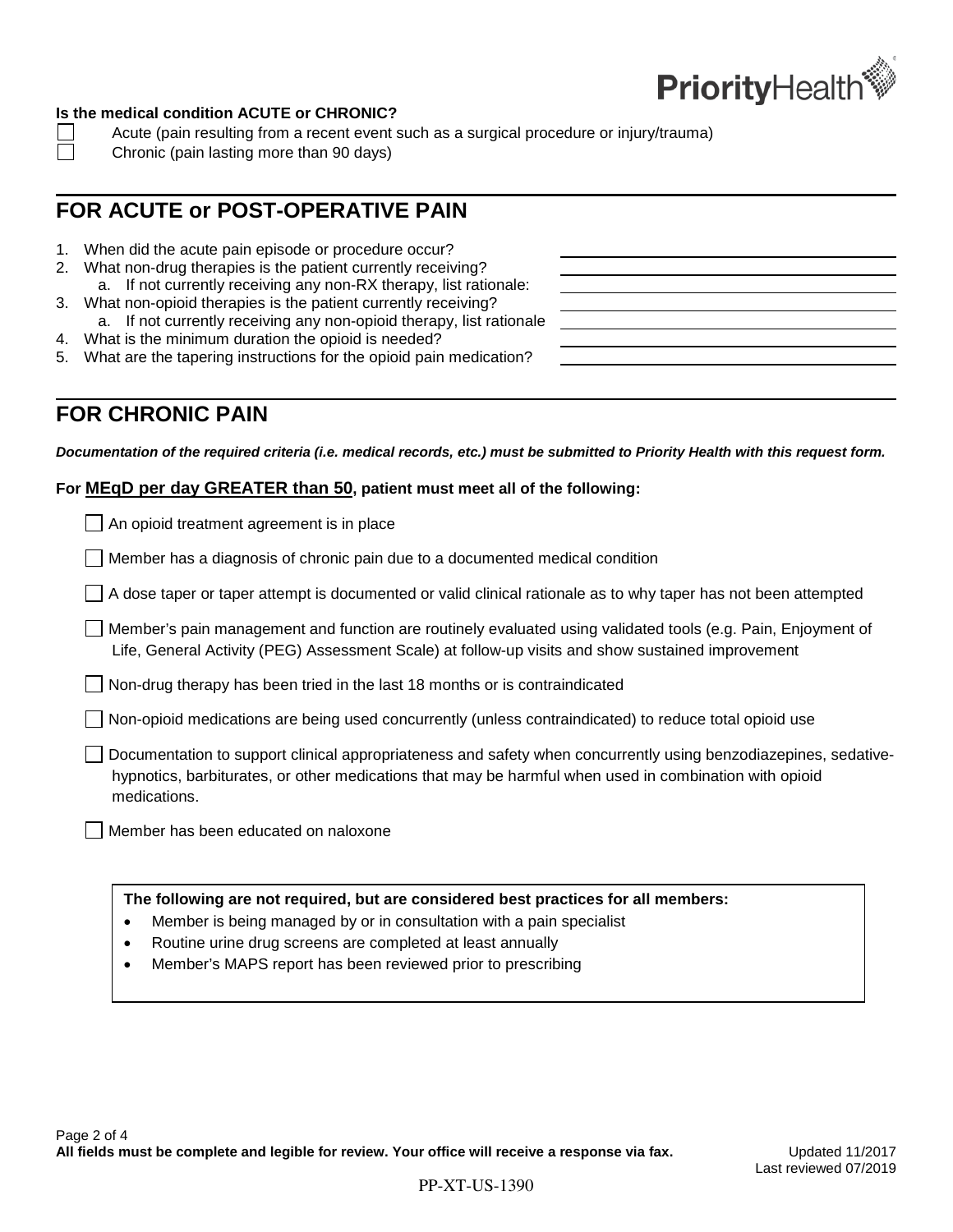

*For Commercial Optimized members, non-preferred long-acting opioids have additional prior authorization requirements as noted below.*

| <b>Optimized Members -</b><br>Non-preferred Long-acting Opioids Prior Authorization Criteria |                                             |  |
|----------------------------------------------------------------------------------------------|---------------------------------------------|--|
| <b>Non-Preferred products</b><br>$\Box$ Embeda (morphine ER/naltrexone)                      | $\Box$ Arymo ER (morphine ER)               |  |
|                                                                                              |                                             |  |
| $\Box$ Xtampza ER (oxycodone ER)                                                             | $\Box$ Hysingla ER (hydrocodone bitartrate) |  |
| $\Box$ Zohydro ER (hydrocodone bitartrate)                                                   | $\Box$ Nucynta ER (tapentadol ER)           |  |
| $\Box$ Belbuca (buprenorphine buccal tablet)                                                 | oxycodone ER                                |  |
| $\Box$ oxymorphone ER                                                                        | $\Box$ hydromorphone ER                     |  |
| $\Box$ buprenorphine transdermal patch                                                       |                                             |  |

#### **Preferred products (morphine ER, fentanyl patches, methadone, and OxyContin) do not have any specific coverage criteria.**

### **Before a non-preferred long-acting opioid is covered, the patient must meet all of the following requirements:**

- 1. Must first try two of morphine sulfate extended-release, fentanyl patch, or methadone in addition to OxyContin
	- The dose of the requested product cannot exceed the oral morphine equivalent dose (MEqD) of trialed medications. For example, if the member trialed morphine sulfate ER 15 mg tablets twice daily (30 MEqD), the amount requested of the new medication cannot exceed 30 MEqD per day.
- 2. Must be age 18 or older

### **Approval of the above** *Precertification Requirements* **does not guarantee coverage outside of set dosage limits<sup>3</sup> . Refer to** *Dosage Limits* **below for individual restrictions.**

**A. Has the patient tried two of the following: morphine ER, fentanyl patch, and methadone?**  $\Box$  Yes (list below)

| <b>Dates</b>   | <b>Outcome</b> |  |
|----------------|----------------|--|
|                |                |  |
| <b>Outcome</b> |                |  |
|                |                |  |

**C. Does the requested dose exceed the MEqD of the previously trialed medications?**

Yes. *Rationale for use:*   $\Box$  No.